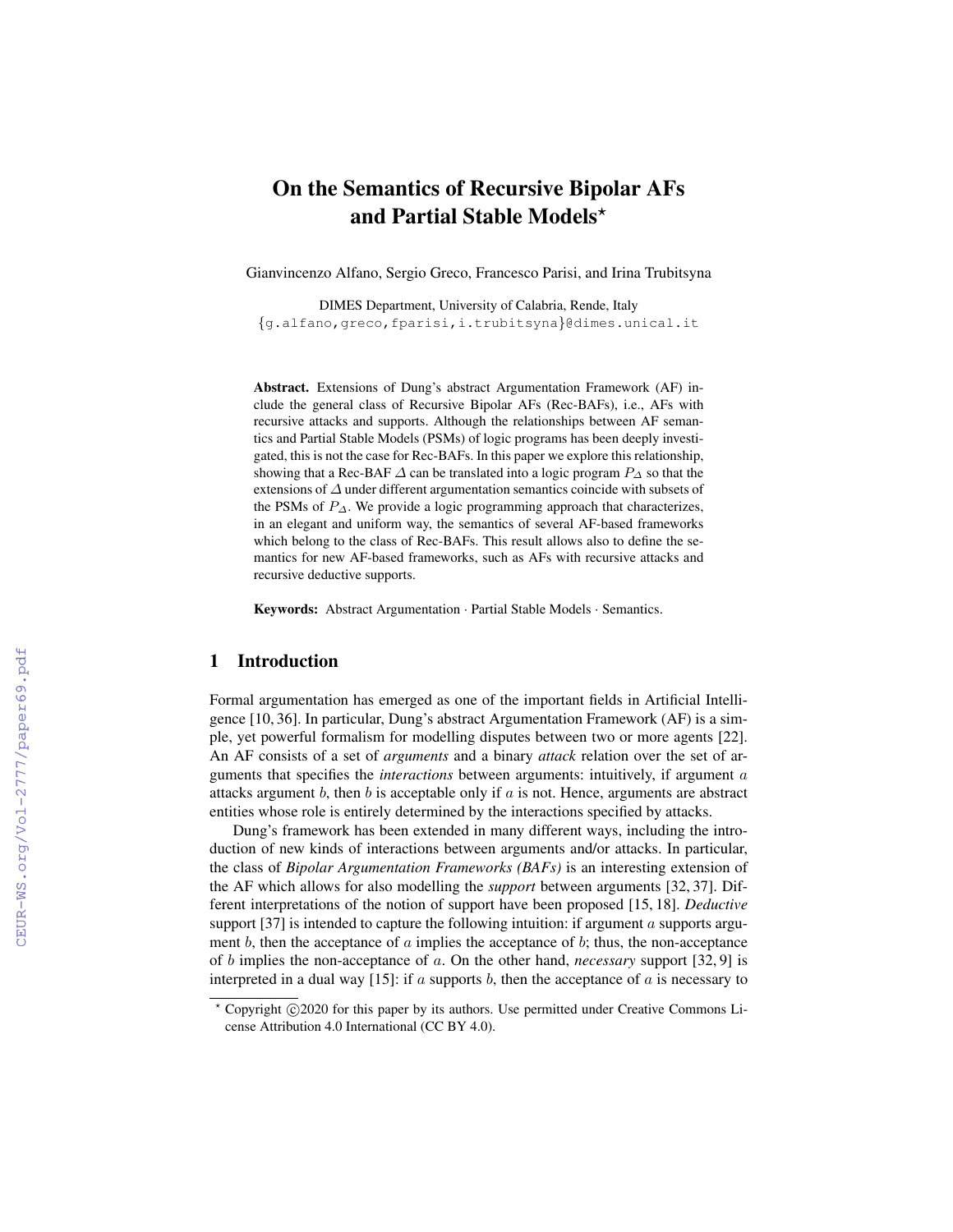get the acceptance of b; equivalently, accepting b implies accepting a. An *AFN (AF with Necessities)* is a BAF where supports are interpreted as necessities [32]; an *AFD (AF with Deductive supports)* is a BAF where supports are interpreted as deductions [37]. Clearly, the way the support is interpreted changes the set of *extensions*, i.e. the set of acceptable elements of an argumentation framework.

Further extensions of the Dung framework consider second-order interactions [37], e.g., attacks to attacks/supports, as well as more general forms of interactions such as recursive AFs where attacks can be recursively attacked [9, 16] and recursive BAFs, where attacks/supports can be recursively attacked/supported [27, 17].

Following Dung's approach, the meaning of recursive AF-based frameworks is still given by relying on the concept of extension. However, the extensions of an *AF with Recursive Attacks (AFRA)* [9] and of an *Attack-Support Argumentation Framework (ASAF)* [19, 27] also include the (names of) attacks and supports that intuitively contribute to determine the set of accepted arguments. Particularly, the acceptability of an attack is related to the acceptability of its source argument: an attack in the AFRA is defeated even when its source argument is defeated. This is not the case for *Recursive AF (RAF)* [16] and *Recursive AF with Necessities (RAFN)* frameworks [17], which offer a different semantics for recursive AFs and recursive BAFs with necessary supports, respectively. From a syntax standpoint all the argumentation frameworks mentioned above can be viewed as (possibly restricted forms of) *Recursive Bipolar Argumentation Frameworks (Rec-BAFs)*, though semantically different because having different interpretations of support and different ways of determining the status of attacks.

Recently there has been an increasing interest in studying the relationships between argumentation frameworks and logic programming (LP). In particular, the semantic equivalence between complete extensions in AF and 3-valued stable models in LP was first established in [38]. Then, the relationships of LP with AF have been further studied in [13], whereas those with Assumption-Based Argumentation [12, 20] have been considered in [14], and those with Abstract Dialectical Frameworks have been investigated in [1]. Efficient mappings from AF to *Answer Set Programming* (i.e. LP with *Stable Model* semantics [26]) have been investigated as well [35, 24]. The well-know AF system ASPARTIX is implemented by rewriting the input AF into an ASP program and using an ASP solver to compute extensions. Although the ASPARTIX system allows also to reason on some extensions of AF, such as *Extended AF (EAF)* [31] and AFRA, so far the relationships between LP and more general frameworks extending AF such as Rec-BAFs has not been adequately studied. Thus, in this paper, we investigate these relationships by generalizing the work in [13] and providing relationships between LP and different recently proposed generalizations of the Dung's framework.

Contributions. The main contributions of this paper are as follows:

– We introduce a general approach for characterizing the extensions of different AFbased frameworks (e.g. AFRA, RAF, ASAF, RAFN) under several well-known argumentation semantics in terms of Partial Stable Models (PSMs) of logic programs. This is achieved by providing a modular definition of the sets of *defeated* and *acceptable* elements (i.e., arguments, attacks and supports) for each AF-based framework, and by leveraging on the connection between argumentation semantics and subsets of PSMs. In particular, for any argumentation framework belonging to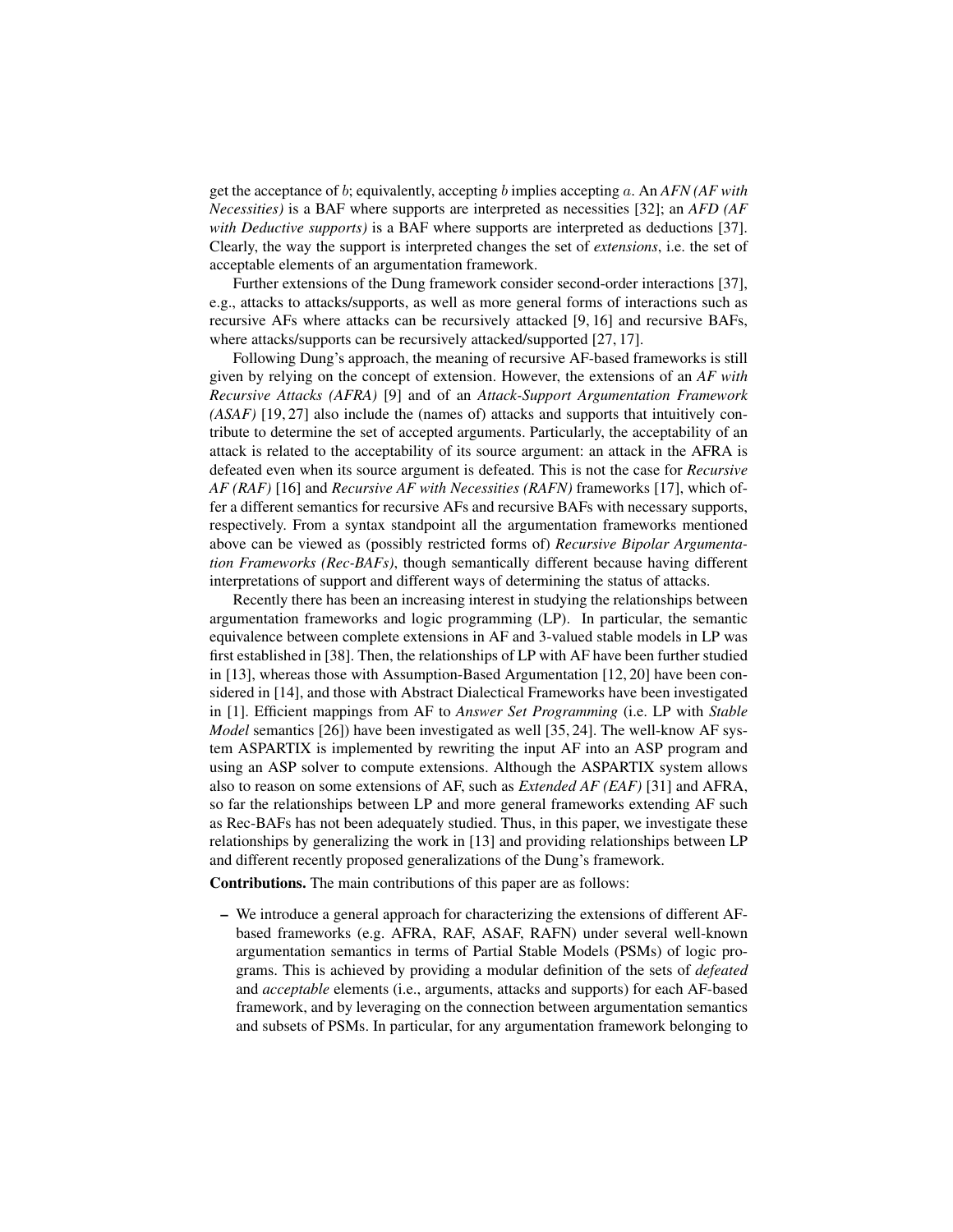the class of Rec-BAFs, our formulation of acceptable elements allow us to easily and systematically derive a propositional program whose PSMs corresponds to the extensions (under a given semantics) of the given framework.

– Our approach is used to define new semantics for AFs with recursive attacks and supports under deductive interpretation of supports, where the status of an attack is considered independently from the status of its source. We call these frameworks *Recursive Argumentation Framework with Deductive supports (RAFD)* and *Argumentation Framework with Recursive Attacks and Deductive supports (AFRAD)*. It turns out that AFDs are special cases of these frameworks.

Our results can be used  $i)$  for better understanding the semantics of several AFbased frameworks,  $ii)$  to easily define new semantics for extended frameworks, and  $iii)$  to provide additional tools for computing stable semantics using answer set solvers [25] and even other complete-based semantics using classical program rewriting [30] (see also [35, 24]).

An extended version of this paper can be found in [6]. Proofs are available in [7].

# 2 Preliminaries

We first recall Dung's framework and then introduce the general class of recursive bipolar argumentation frameworks.

#### 2.1 Argumentation Frameworks

An abstract *Argumentation Framework* (AF) is a pair  $\langle A, \Omega \rangle$ , where A is a set of *arguments* and  $\Omega \subseteq A \times A$  is a set of *attacks*. An AF can be seen as a directed graph, whose nodes represent arguments and edges represent attacks; an attack  $(a, b) \in \Omega$  from a to b is represented by  $a \rightarrow b$ .

Different semantics notions have been defined leading to the characterization of collectively acceptable sets of arguments, called *extensions* [22]. Given an AF  $\Delta = \langle A, \Omega \rangle$ and a set  $S \subseteq A$  of arguments, an argument  $a \in A$  is said to be *i*) *defeated* w.r.t. S iff  $\exists b \in \mathbf{S}$  such that  $(b, a) \in \Omega$ , and *ii*) *acceptable* w.r.t. S iff for every argument  $b \in A$ with  $(b, a) \in \Omega$ , there is  $c \in \mathbf{S}$  such that  $(c, b) \in \Omega$ . The sets of defeated and acceptable arguments w.r.t. S are defined as follows (where  $\Delta$  is understood):

- $Def(S) = {a ∈ A | ∃ b ∈ S.(b, a) ∈ Ω};$
- $Acc(S) = \{a \in A \mid \forall b \in A \cdot (b, a) \in \Omega \Rightarrow b \in Def(S)\}.$

Given an AF  $\langle A, \Omega \rangle$ , a set  $S \subseteq A$  of arguments is said to be *i*) *conflict-free* iff  $\mathbf{S} \cap Def(\mathbf{S}) = \emptyset$ , and *ii*) *admissible* iff it is conflict-free and  $\mathbf{S} \subseteq Acc(\mathbf{S})$ .

Given an AF  $\langle A, \Omega \rangle$ , a set  $S \subseteq A$  is an *extension* called:

- *complete* iff it is conflict-free and  $S = Acc(S)$ ;
- *preferred* iff it is a maximal (w.r.t. ⊆) complete extension;
- *stable* iff it is a total preferred extension, i.e. a preferred extension s.t. S∪Def(S)=  $A$ ;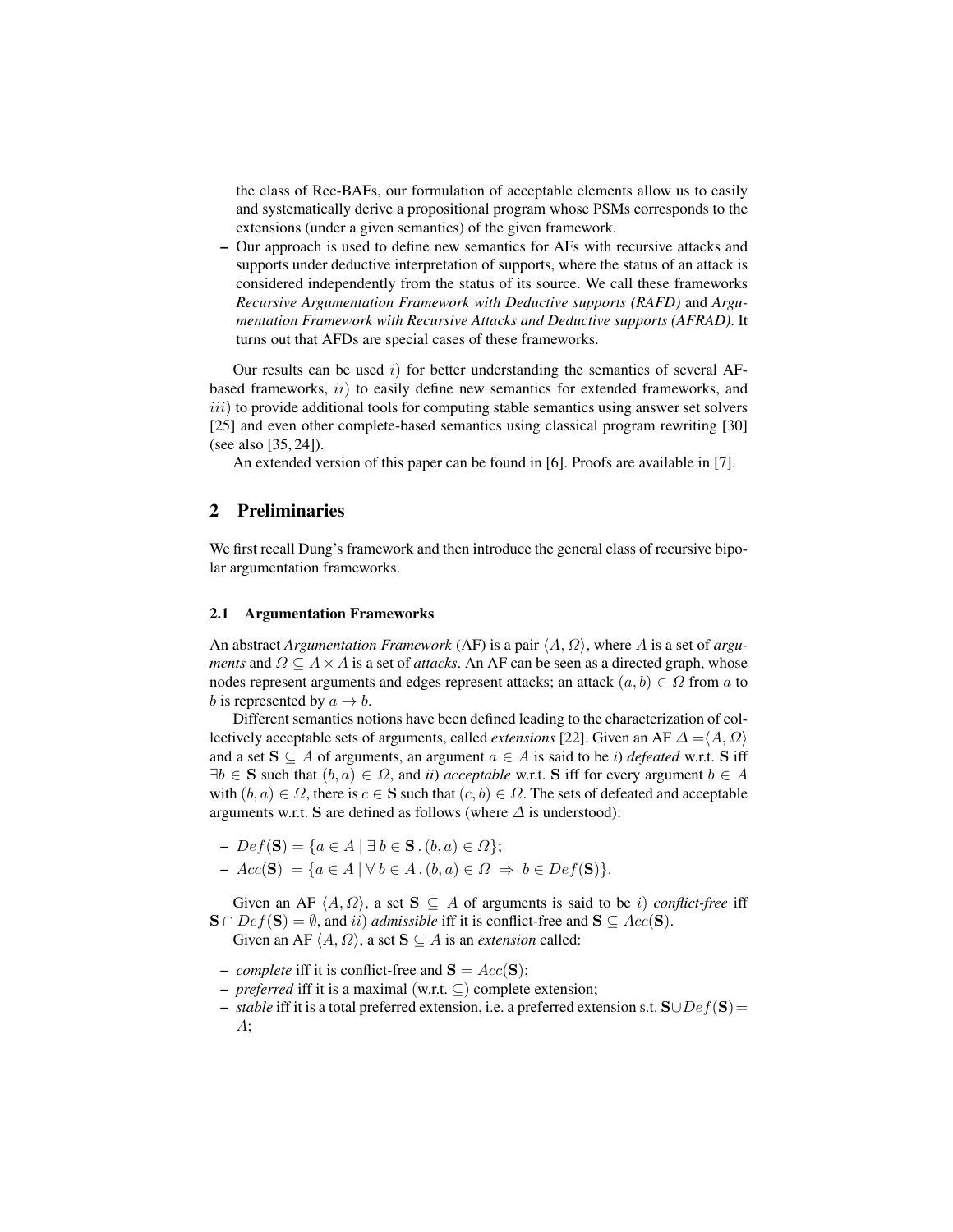- *semi-stable* iff it is a preferred extension such that  $S \cup Def(S)$  is maximal;
- *grounded* iff it is the smallest (w.r.t. ⊆) complete extension;
- *ideal* iff it is the biggest (w.r.t. ⊆) complete extension contained in every preferred extension.

The set of complete (resp., preferred, stable, semi-stable, grounded, ideal) extensions of a framework  $\Delta$  will be denoted by  $\mathcal{CO}(\Delta)$  (resp.,  $\mathcal{PR}(\Delta)$ ,  $\mathcal{ST}(\Delta)$ ,  $\mathcal{SST}(\Delta)$ ,  $\mathcal{GR}(\Delta)$ ,  $\mathcal{ID}(\Delta)$ ).

*Example 1.* Let  $\Delta = \langle A, \Omega \rangle$  be an AF where  $A = \{a, b, c, d\}$  and  $\Omega = \{(a, b), (b, a),$  $(a, c), (b, c), (c, d), (d, c)$ . The set of complete extension is  $\mathcal{CO}(\Delta) = \{\emptyset, \{d\},\}$  ${a, d}, {b, d}.$  Consequently,  $PR(\Delta) = ST(\Delta) = SST(\Delta) = {a, d}, {b, d}.$  $\mathcal{GR}(\Delta) = \{\emptyset\}, \mathcal{ID}(\Delta) = \{\{\mathtt{d}\}\}.$ 

#### 2.2 Recursive Bipolar Argumentation Frameworks

A *Recursive Bipolar Argumentation Framework (Rec-BAF)* is a tuple  $\langle A, \Sigma, \Pi, s, t \rangle$ , where A is a set of arguments,  $\Sigma$  is a set of attack names,  $\Pi$  is a set of necessary support names, s (resp., t) is a function from  $\Sigma \cup \Pi$  to A (resp., to  $A \cup \Sigma \cup \Pi$ ) mapping each attack/support to its source (resp., target). In the following, given a set  $\Phi$  such that either  $\Phi \subseteq \Sigma$  or  $\Phi \subseteq \Pi$ , we denote by  $i) \Phi^* = \{ (\mathbf{s}(\gamma), \mathbf{t}(\gamma)) \mid \gamma \in \Phi \}$  the set of pairs connected by an attack/support edge, and  $ii) \Phi^+$  the transitive closure of  $\Phi$ . It is assumed that  $\Pi^*$  is acyclic.

Two different semantics have been defined under necessary interpretation of supports, as recalled in what follows.

Recursive AF with Necessities. The *Recursive Argumentation Framework with Necessities (RAFN)* has been proposed in [17]. The semantics combines the RAF interpretation of attacks [16] with that of BAF under the necessity interpretation of supports (i.e., AFN) [32]. Here we consider a simplified version where supports have a single source and the support relation is acyclic. Formally, given an RAFN  $\langle A, \Sigma, \Pi, \mathbf{s}, \mathbf{t} \rangle$ ,  $X \in (A \cup \Sigma \cup \Pi), a \in A$ , and  $S \subseteq A \cup \Sigma \cup \Pi$ , we say that argument a *recursively attacks* X given S (denoted as a  $\texttt{att}_S$  X) if either  $(a, X) \in (\Sigma \cap S)^*$  or there exists  $b \in A$  such that  $(a, b) \in (\Sigma \cap \mathbf{S})^*$  and  $(b, X) \in (\Pi \cap \mathbf{S})^+$ .

For any RAFN  $\Delta$  and  $S \subseteq A \cup \Sigma \cup \Pi$ , the *defeated* and *acceptable* sets (given S) are defined as follows:

$$
\begin{aligned} &- \ Def(\mathbf{S}) = \{ X \in A \cup \Sigma \cup \Pi \mid \exists b \in A \cap \mathbf{S} \text{ . } b \text{ at } \mathbf{t}_{\mathbf{S}} \ X \}; \\ &- \ Acc(\mathbf{S}) = \{ X \in A \cup \Sigma \cup \Pi \mid \forall b \in A \text{ . } b \text{ at } \mathbf{t}_{\mathbf{S}} \ X \Rightarrow b \in Def(\mathbf{S}) \}. \end{aligned}
$$

Attack-Support AF. The *Attack-Support Argumentation Framework (ASAF)* has been proposed in [19, 27]. The semantics combines the AFRA interpretation of attacks [9] with that of BAF under the necessary interpretation of supports (i.e., AFN). For the sake of presentation, we consider a slight generalization of ASAF, where attack and support names are first-class citizens, giving the possibility to represent multiple attacks and supports from the same source to the same target. $<sup>1</sup>$ </sup>

<sup>&</sup>lt;sup>1</sup> In the original work [19, 27] an ASAF is a tuple  $\langle A, \Omega, \Gamma \rangle$  where A is a set of arguments,  $\Omega$ is a set of attacks  $\Omega : A \to (A \cup \Omega)$ , and  $\Gamma$  is a set of supports  $\Gamma : A \to (A \cup \Gamma)$ .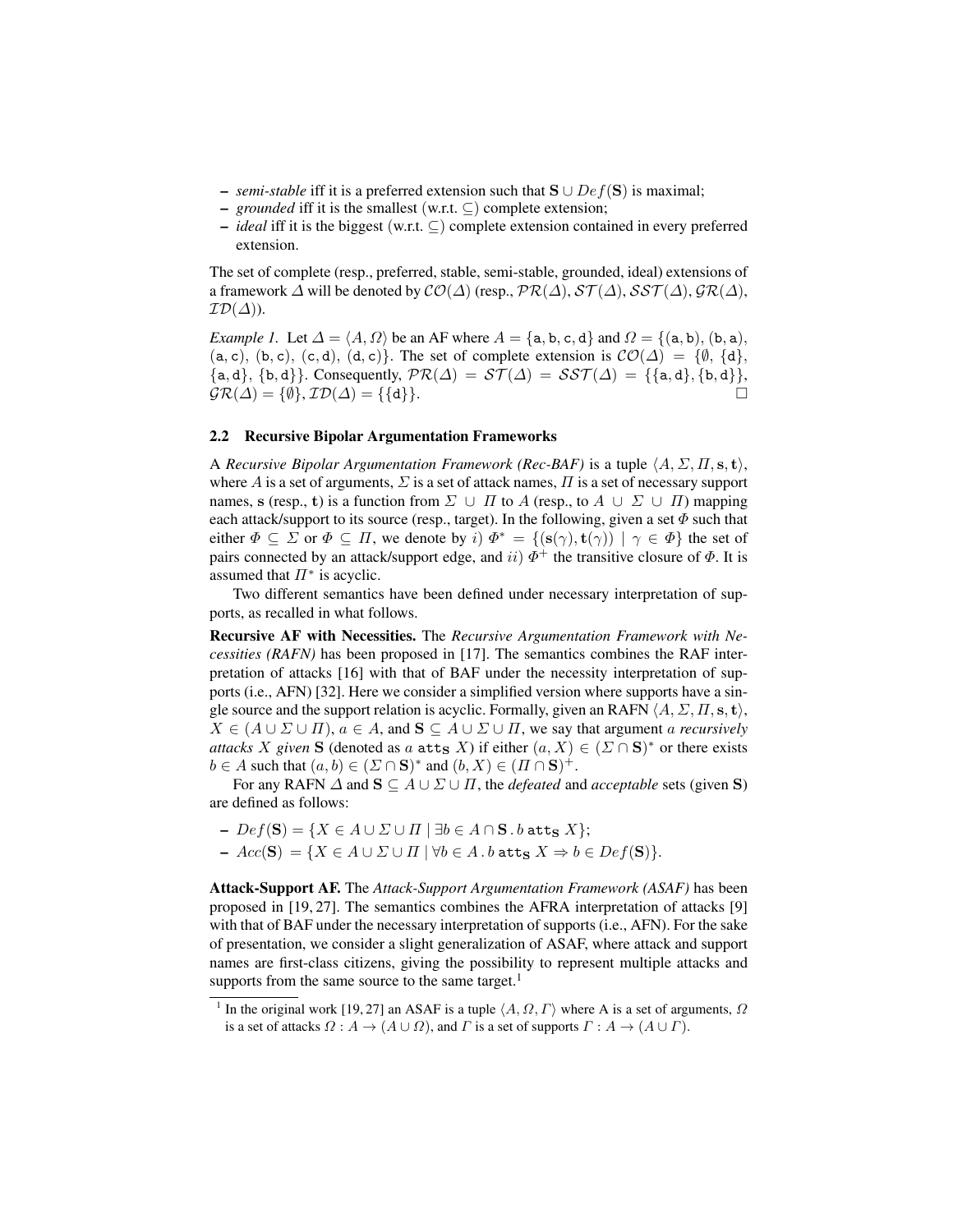Formally, given an ASAF  $\langle A, \Sigma, \Pi, s, t \rangle$ ,  $X \in (A \cup \Sigma \cup \Pi)$ ,  $\alpha \in \Sigma$ , and  $S \subseteq$  $A \cup \Sigma \cup \Pi$ , we say that i)  $\alpha$  *(directly or indirectly) attacks* X *(denoted by*  $\alpha$  *def X)* if either  $\mathbf{t}(\alpha) = X$  or  $\mathbf{t}(\alpha) = \mathbf{s}(X)$ , and ii)  $\alpha$  *extendedly defeats* X *given* **S** (denoted as  $\alpha$  def<sub>S</sub> X) if either  $\alpha$  def X or there exists  $b \in A$  such that  $t(\alpha) = b$  and either  $(b, X) \in (\Pi \cap \mathbf{S})^+$  or  $(b, \mathbf{s}(X)) \in (\Pi \cap \mathbf{S})^+$ . For any ASAF  $\Delta$  and  $\mathbf{S} \subseteq A \cup \Sigma \cup \Pi$ , the *defeated* and *acceptable* sets (given S) are:

- $Def(S) = {X \in A \cup \Sigma \cup \Pi \mid \exists \alpha \in \Sigma \cap S \cdot \alpha \text{ def}_S X};$
- $Acc(S) = \{ X \in A \cup \Sigma \cup \Pi \mid \forall \alpha \in \Sigma \cdot \alpha \text{ def}_S X \Rightarrow \alpha \in Def(S) \}.$

The notions of *conflict-free*, *admissible sets*, and the different types of extensions can be defined in a standard way (see Section 2.1) by considering  $S \subseteq A \cup \Sigma \cup \Pi$  and by using the definitions of defeated and acceptable sets reported above.

AFs with high-order interactions can be mapped to AFs, though the mapping is not trivial because extensions also contain attacks and supports. In particular, an equivalent AF for an ASAF can be obtained by translating it into an AFN [19] that in turns can be translated into an AF [32] (see also [27]).

*Example 2.* Consider a situation where we want to decide whether to play tennis on the basis of some information. Assume we have the following arguments:  $\mathbf r$  (it is raining), p (play tennis), o (the tennis court is outside), and the logical implications:  $(\alpha_1)$  if it is raining, then we do not play tennis, and  $(\beta_1)$  if the tennis court is outside supports, then implication  $\alpha_1$  should hold. This situation can be modelled using the Rec-BAF  $\Delta$ shown in Figure 1, where  $\alpha_1$  is an *attack* (denoted by  $\rightarrow$ ), and  $\beta_1$  is a *support* (denoted by  $\Rightarrow$ ). Under both ASAF and RAFN semantics  $\mathcal{CO}(\Delta) = \{\{\text{o}, \text{r}, \alpha_1, \beta_1\}\}.$ 

AF-based frameworks belonging to the class of Rec-BAFs ASAFs and RAFNs generalize other AF-based frameworks mentioned in the Introduction. In particular, (*i*) an AFRA is an ASAF  $\langle A, \Sigma, \Pi, s, t \rangle$  where  $\Pi = \emptyset$  <sup>2</sup>; (*ii*) an RAF is an RAFN  $\langle A, \Sigma, \Pi, \mathbf{s}, \mathbf{t} \rangle$  where  $\Pi = \emptyset$ ; and *(iii)* we can think of an AFN as either an ASAF or an RAFN  $\langle A, \Sigma, \Pi, s, t \rangle$  where function  $t : \Sigma \cup \Pi \rightarrow A$  maps attacks and supports to arguments only.

It is important to observe that different frameworks extending AF share the same structure, although they have different semantics. Thus we distinguish between framework and *class* of frameworks. Two frameworks sharing the same syntax (i.e. the structure) belong to the same (syntactic) class. For instance, BAF is a syntactic class, whereas AFN and AFD are two specific frameworks sharing the same BAF syntax; their semantics differ because they interpret supports in different ways. *Recursive AF (Rec-AF)* is another syntactic class, where AFs are extended by allowing recursive attacks: AFRA and RAF are frameworks belonging to this class, which differ only in the determination of the status of attacks. Finally, ASAF and RAFN are two frameworks belonging

 $2^2$  For the sake of presentation, we consider a slight generalization of AFRA, where attack names are first-class citizens, allowing to also represent more than one attack from the same source to the same target. In the original work an AFRA is a tuple  $\langle A, \Omega \rangle$  where A is a set of arguments and  $\Omega$  is a set of attacks  $\Omega$  :  $A \to (A \cup \Omega)$  [9].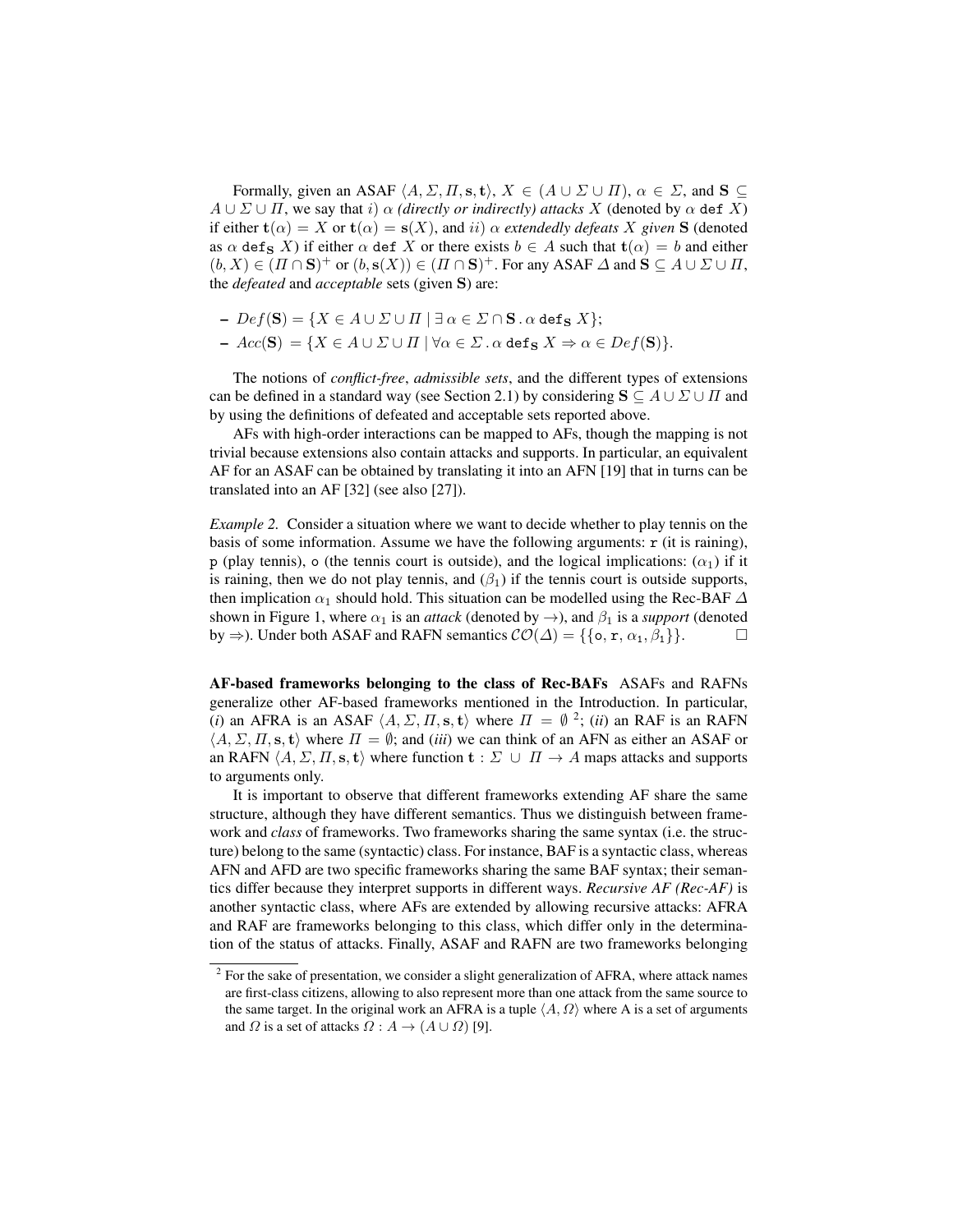| Acronym     | Framework                                           |
|-------------|-----------------------------------------------------|
| AF          | abstract Argumentation Framework [Dung, 1995]       |
| <b>BAF</b>  | <b>Bipolar AF</b>                                   |
| <b>AFN</b>  | AF with Necessities [Nouia and Risch, 2011]         |
| <b>AFD</b>  | AF with Deductive supports [Villata et al., 2012]   |
| $Rec-AF$    | Recursive-AF                                        |
| <b>AFRA</b> | AF with Recursive Attacks [Baroni et al., 2011]     |
| <b>RAF</b>  | Recursive AF [Cayrol et al., 2017]                  |
|             | Rec-BAF Recursive-BAF                               |
| ASAF        | Attack-Support AF [Gottifredi et al., 2018]         |
| <b>RAFN</b> | Recursive AF with Necessities [Cayrol et al., 2018] |
|             | AFRAD AF with Rec. Attacks and Deductive supports   |
| <b>RAFD</b> | Recursive AF with Deductive supports                |



Table 1: AF-based frameworks considered in the paper. Syntactic classes are in bold.

Fig. 1: Rec-BAF of Example 2

to the general class Rec-BAF presented in this section, consisting in the extension of BAF with recursive attacks and supports. The differences between ASAF and RAFN semantics are not in the way they interpret supports (both based on the necessity interpretation), but in a different determination of the status of attacks as they extend AFRA and RAF, respectively. In Section 3.2 we will present two new frameworks that also belong to the Rec-BAF class: *Recursive Argumentation Framework with Deductive supports (RAFD)* and *Argumentation Framework with Recursive Attacks and Deductive supports (AFRAD)*. AFDs are special cases of these frameworks.

Thus, the class of Rec-BAF includes the sub-classes BAF and Rec-AF, and thus the 9 frameworks discussed above, ASAF, RAFN, AFRAD, and RAFD, and their specializations AF, AFRA, RAF, AFN, and AFD. We use  $\mathfrak{F}$  to denote the set of these 9 frameworks. Table 1 lists the frameworks in  $\mathfrak{F}$ . With a little abuse of notation, we will use the same symbol  $\Delta$  to denote any framework in  $\mathfrak{F}$ .

#### 2.3 Partial Stable Models

In this section, we review the basic concepts which underly the notion of PSMs [34].

A (normal, logic) program is a set of rules of the form  $A \leftarrow B_1 \land \cdots \land B_n$ , with  $n \geq 0$ , where A is an atom, called head, and  $B_1 \wedge \cdots \wedge B_n$  is a conjunction of literals, called body. We consider programs without function symbols. Given a program  $P$ ,  $ground(P)$  denotes the set of all ground instances of the rules in  $P$ . The Herbrand Base of a program  $P$ , i.e. the set of all ground atoms which can be constructed using predicate and constant symbols occurring in P, is denoted by  $B_P$ , whereas  $\neg B_P$  denotes the set  $\{\neg A \mid A \in B_P\}$ . Analogously, for any set  $S \subseteq B_P \cup \neg B_P$ ,  $\neg S$  denotes the set  $\{\neg A \mid A \in S\}$ , where  $\neg\neg A = A$ . Given  $I \subseteq B_P \cup \neg B_P$ ,  $pos(I)$  (resp.,  $neg(I)$ ) stands for  $I \cap B_P$  (resp.,  $\neg I \cap B_P$ ). *I* is *consistent* if  $pos(I) \cap \neg neg(I) = ∅$ , otherwise I is *inconsistent*.

Given a program  $P, I \subseteq B_P \cup \neg B_P$  is an *interpretation* of P if I is consistent. Also, *I* is *total* if  $pos(I) \cup neg(I) = B_P$ , *partial* otherwise. A partial interpretation M of a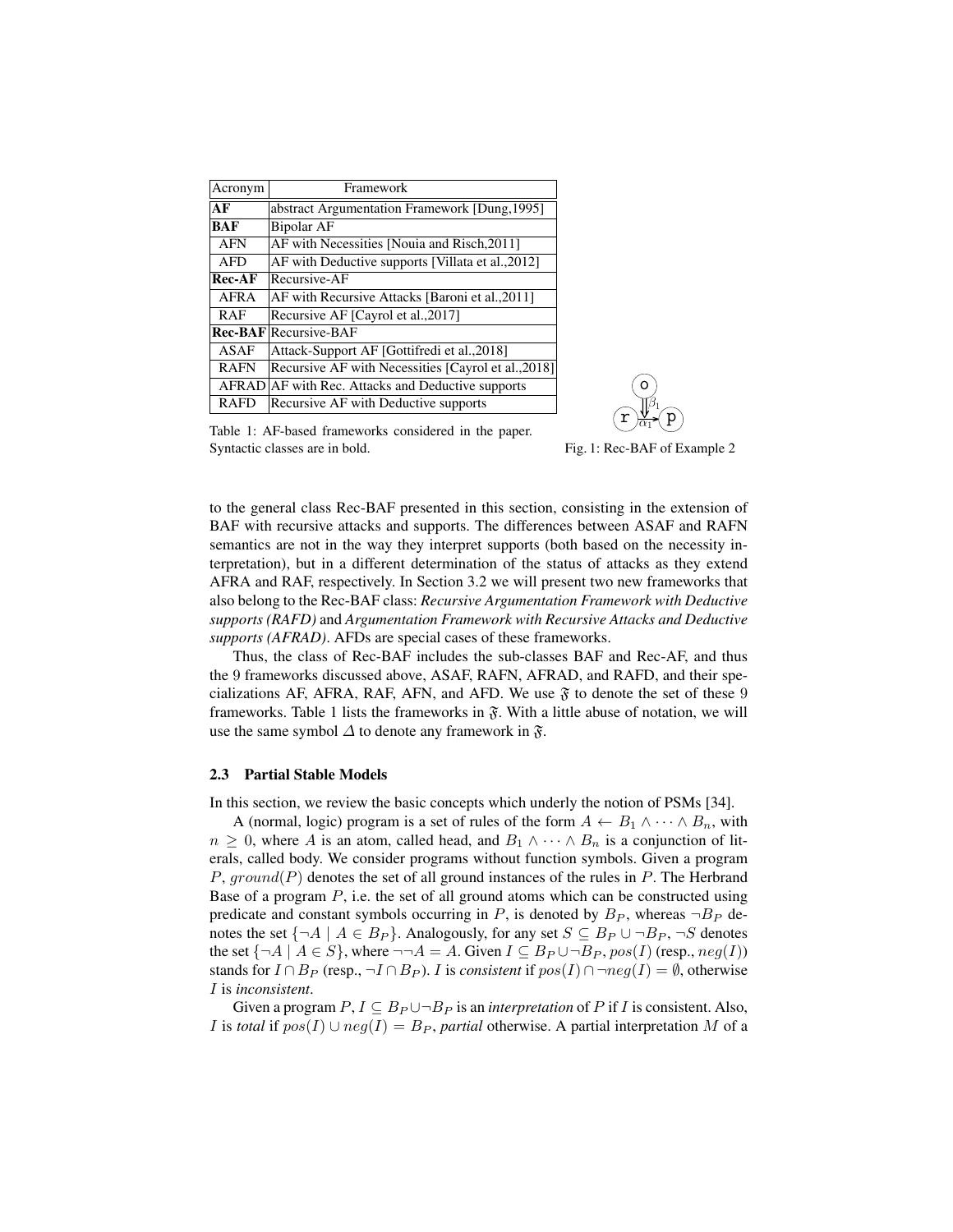program P is a *partial model* of P if for each  $\neg A \in M$  every rule in ground(P) having as head A contains at least one body literal B such that  $\neg B \in M$ . Given a program P and a partial model M, the positive instantiation of P w.r.t. M, denoted by  $P^M$ , is obtained from  $ground(P)$  by deleting: (a) each rule containing a negative literal  $\neg A$ such that  $A \in pos(M)$ ; (b) each rule containing a literal B such that neither B nor  $\neg B$ is in  $M$ ; (c) all the negative literals in the remaining rules. Clearly, all the rules in  $P$ are definite clauses and hence the minimal Herbrand model of P can be obtained as the least fixpoint of its immediate consequence operator  $T_{P^M}$ , denoted by  $T_{P^M}^{\omega}(\emptyset)$ . For any partial model M of a logic program  $P, T^{\omega}_{P^M}(\emptyset) \subseteq M$  [34].

Let  $P$  be a program and  $M$  a partial model for  $P$ . Then  $M$  is  $(a)$  *founded* if  $T_{PM}^{\omega}(\emptyset) = pos(M)$ ; (b) *stable* if it is founded and it is not a proper subset of any other founded model. The set of partial stable models of a logic program P, denoted by  $\mathcal{PM}(P)$ , define a meet semi-lattice. The *well-founded* model (denoted by  $\mathcal{WF}(P)$ ) and the *maximal-stable* models  $MS(P)^3$ , are defined by considering  $\subseteq$ -minimal and  $\subset$ -maximal elements. The set of (total) *stable* models (denoted by  $\mathcal{SM}(P)$ ) is obtained by considering the maximal-stable models which are total, whereas the *least-undefined* models (denoted by  $\mathcal{LM}(P)$ ) are obtained by considering the maximal-stable models with a  $\subseteq$ -minimal set of undefined atoms (i.e., atoms which are neither true or false). The *max-deterministic* model (denoted by  $MD(P)$ ) is the  $\subseteq$ -maximal PSM contained in every maximal-stable model [33, 29].

*Example 3.* Consider the program P consisting of the following four rules  $\{a \leftarrow \neg b;$  $b \leftarrow \neg a$ ;  $c \leftarrow \neg a \land \neg b \land \neg d$ ;  $d \leftarrow \neg c$ }. The set of partial stable models of P is  $\mathcal{PS}(P) = \{ \emptyset, \{\neg c, d\}, \{a, \neg b, \neg c, d\}, \{\neg a, b, \neg c, d\} \}.$  Consequently,  $\mathcal{WF}(\Delta) =$  $\{ \emptyset \}, \mathcal{MD}(\Delta) = \{ \{\neg c, d\} \}, \mathcal{MS} = \mathcal{ST}(\Delta) = \mathcal{LS}(\Delta) = \{\{\mathsf{a}, \neg \mathsf{b}, \neg c, \mathsf{d}\}, \{\neg \mathsf{a}, \mathsf{b}, \neg c, \mathsf{d}\} \}$  $\neg c, d$ }.

*Propositional Programs.* Given a set of symbols  $\Lambda = \{a_1, ..., a_n\}$ , a *(propositional) program* over  $\Lambda$  is a set of  $|\Lambda|$  rules  $a_i \leftarrow body_i$  ( $1 \leq i \leq n$ ), where every  $body_i$  is a propositional formula defined over  $\Lambda$ . The semantics of a propositional program  $P$ , defined over a given alphabet  $\Lambda$ , is given in terms of the set  $PS(P)$  of its Partial Stable Models (PSMs) that are obtained as follows: *i*) P is first rewritten into a set of standard (ground) logic rules  $P'$ , whose bodies contain conjunction of literals (even by adding fresh symbols to the alphabet)<sup>4</sup>; *ii*) next, the set of PSMs of  $P'$  is computed; *iii*) finally, fresh literals added to  $\Lambda$  in the first step are deleted from the models. It is worth noting that for propositional programs we can assume as Herbrand Base the set of (ground) atoms occurring in the program.

# 3 AF-based Frameworks and Partial Stable Models

In this section we present a new way to define the semantics of AF-based frameworks by considering propositional programs and partial stable models. In order to compare extensions E of a given framework  $\Delta$  (containing acceptable elements) with PSMs of

<sup>3</sup> Corresponding to the *preferred extensions* of [21].

<sup>&</sup>lt;sup>4</sup> A rule  $a \leftarrow (b \lor c) \land (d \lor e)$  is rewritten as  $a \leftarrow \neg a_1 \land \neg a_2$ ,  $a_1 \leftarrow \neg b \land \neg c$  and  $a_2 \leftarrow \neg d \land \neg e$ .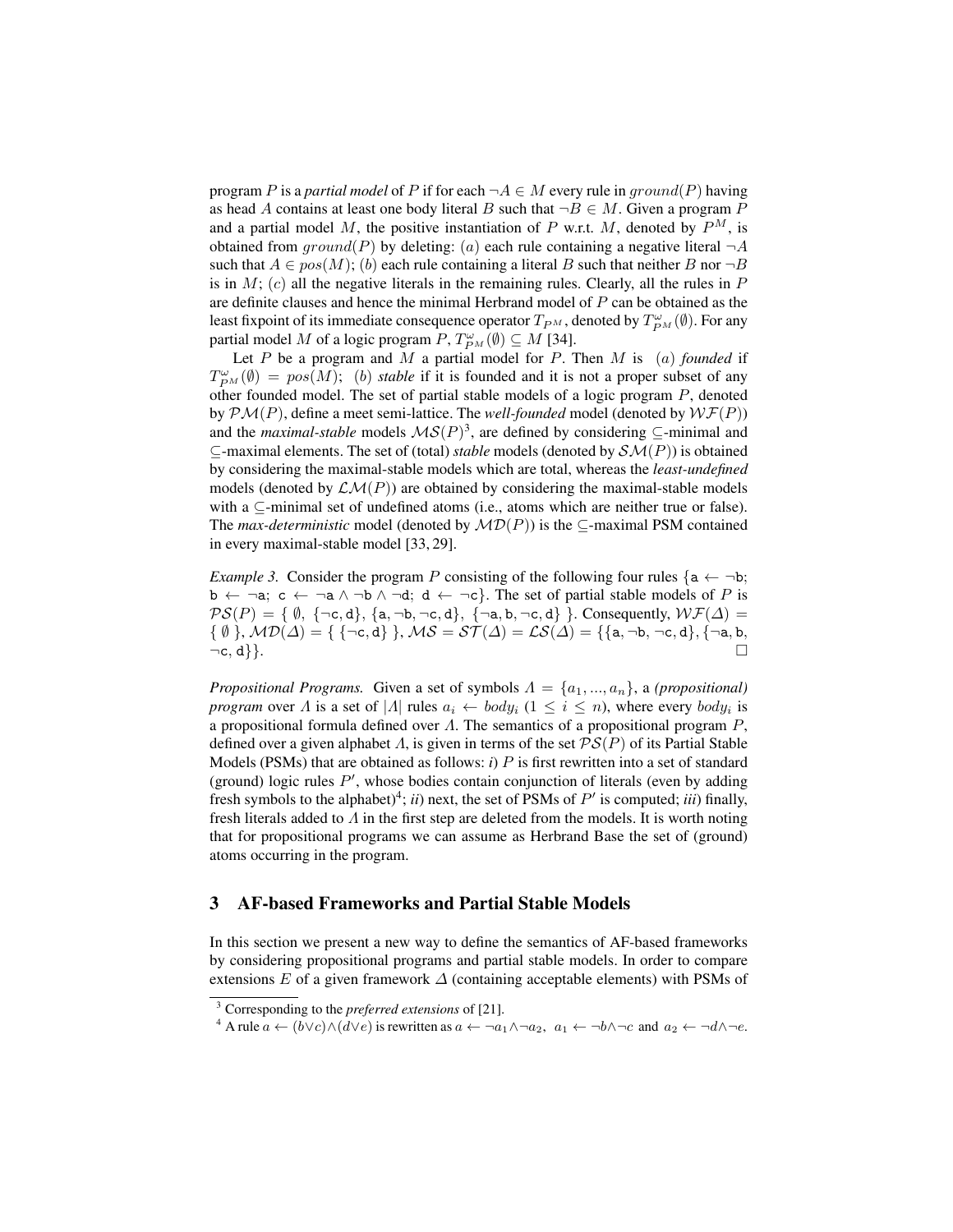a given program P (containing true and false atoms), we denote as  $\widehat{E} = E \cup \{\neg a \mid a \in$  $Def(E)$ } the *completion* of E. Moreover, for a collection of extensions **E**,  $\widehat{E}$  denotes the set  $\{E \mid E \in \mathbf{E}\}.$ 

Observe also that for any framework  $\Delta$  and complete extension E for  $\Delta$ , elements not occurring in  $E \cup Def(E)$  are said to be undecided (or undefined), whereas for any program P and PSM M for P, atoms not occurring in  $pos(M) \cup neg(M)$  are said to be undefined. Thus, to compare complete extensions and PSMs it is sufficient to consider the completion of extensions.

The next proposition states the relationship between the argumentation frameworks (e.g. AF, BAF, Rec-BAF) and logic programs with partial stable models.

**Proposition 1.** For any framework  $\Delta \in \mathfrak{F}$  and propositional program P, whenever  $\widehat{\mathcal{CO}(\Delta)} = \mathcal{PS}(P)$  it holds that  $\widehat{\mathcal{PR}}(\widehat{\Delta}) = \mathcal{MS}(P)$ *,*  $\widehat{\mathcal{ST}}(\widehat{\Delta}) = \mathcal{ST}(P)$ *,*  $\widehat{\mathcal{SST}}(\widehat{\Delta}) =$  $\mathcal{LM}(P)$ *,*  $\widehat{\mathcal{GR}(\Delta)} = \mathcal{WF}(P)$ *, and*  $\widehat{\mathcal{ID}(\Delta)} = \mathcal{MD}(P)$ <sup>5</sup>

The result of Proposition 1 derives from the fact that preferred, stable, semi-stable, grounded, and ideal extensions are defined by selecting a subset of the complete extensions satisfying given criteria (see Section 2). On the other side, the maximal, stable, least-undefined, well-founded, and max-deterministic (partial) stable models are obtained by selecting a subset of the PSMs satisfying criteria coinciding with those used to restrict the set of complete extensions.

Given a framework  $\Delta$  and an extension E, for any element a which could occur in some extension of  $\Delta$ , the truth value  $v_E(a)$ , or simply  $v(a)$  whenever E is understood, is equal to true if  $a \in E$ , false if  $a \in Def(E)$ , undec *(undecided)* otherwise. Hereafter, we assume that  $false <$  undec  $<$  true and  $\neg$ undec  $=$  undec.

The strict relationship between the semantics of AFs (given in terms of subset of complete extensions) and the semantics of logic programs (given in terms of subset of PSMs) has been shown in [38, 13]. The relationship is based on the observation that the meaning of an attack  $a \to b$  is that the condition  $v(b) \leq -v(a)$  must hold. On the other side, the satisfaction of a logical rule  $a \leftarrow b_1, ..., b_n$  implies that  $v(a) \geq$  $min{v(b_1), ..., v(b_n), \text{true}}.$ 

**Definition 1.** *Given an AF*  $\Delta = \langle A, \Omega \rangle$ *, we denote as*  $P_{\Delta} = \{a \leftarrow \bigwedge_{(b,a) \in \Omega} \neg b \mid a \in \Delta\}$ A} *the propositional program derived from* ∆*.*

The semantics of an AF ∆ can be obtained by considering PSMs of the logic program  $P_{\Delta}$ . Particularly, for any AF  $\Delta$ ,  $\overline{C}O(\overline{\Delta}) = \mathcal{PS}(P_{\Delta})$ .

In the rest of this section, we show how the semantics defined for frameworks extending AF can be captured by means of PSMs of logic programs. We propose a general method that can be applied to all the discussed frameworks, and even to new frameworks in Section 3.2. Specifically, to model frameworks extending Dung's framework by logic programs under PSM semantics, we provide new definitions of defeated and acceptable sets that, for a given set S, will be denoted by  $DEF(S)$  and  $Acc(S)$ , respectively. These definitions will be used to derive rules in  $P_{\Delta}$ , the propositional program for  $\Delta \in \mathfrak{F}$ . For AFs we have that for every set  $S \subseteq A$ ,  $DEF(S) = Def(S)$  and  $Acc(S) = Acc(S)$ .

<sup>&</sup>lt;sup>5</sup> For the novel frameworks  $\Delta \in \{AFRAD, RAFD\}$ , the set  $\mathcal{CO}(\Delta)$  of the complete extensions, and the sets of extensions prescribed by the other semantics, are defined in Section 3.2.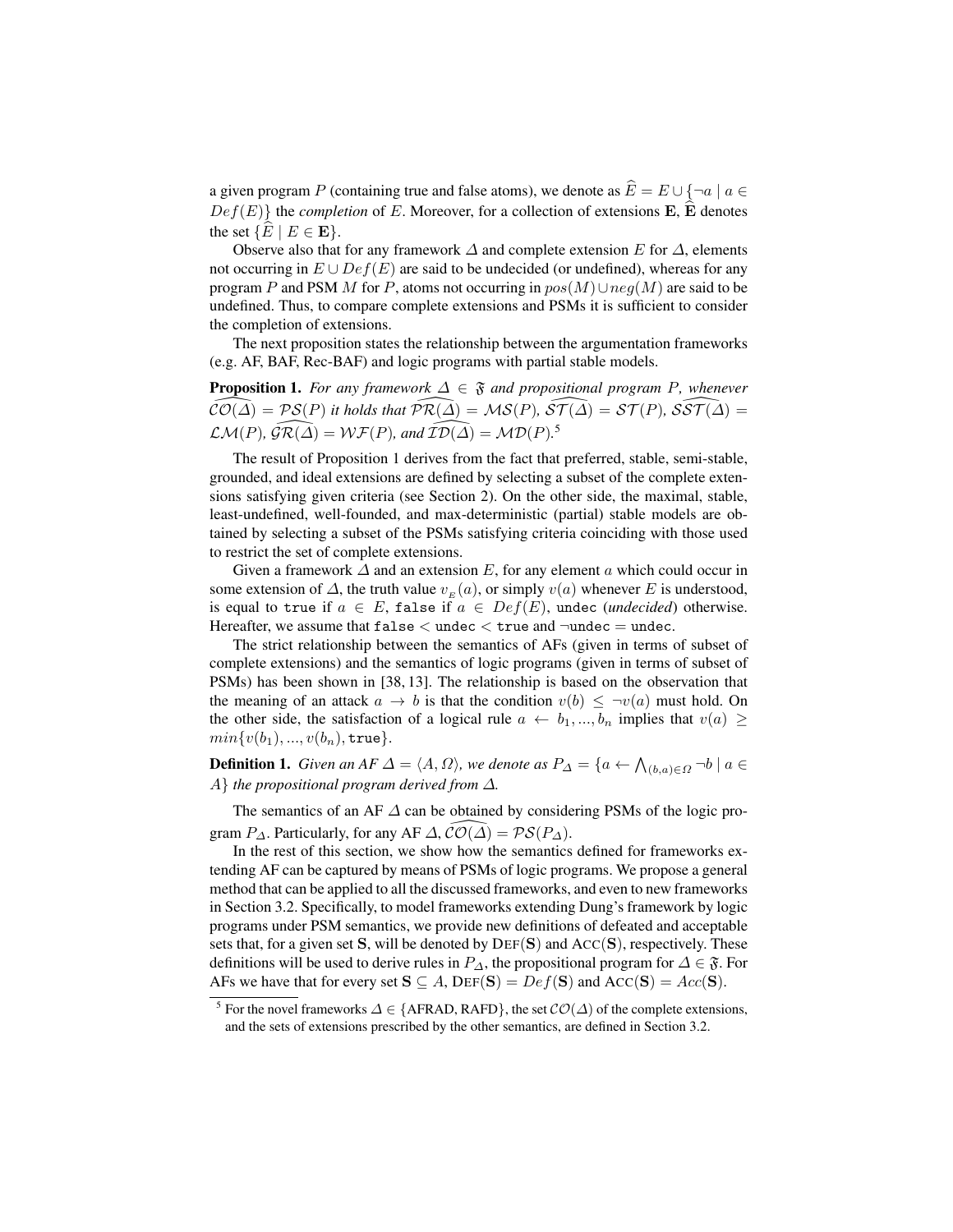#### 3.1 Recursive BAFs with Necessary Supports

In this section we study the relationship between partial stable models and the semantics of Rec-BAFs. Particularly, we first present results for RAFN semantics, and then we discuss results for the ASAF framework. We remand to the next section the presentation of two novel semantics for recursive bipolar AFs with deductive interpretation of supports.

RAFN. We next provide the definitions of defeated and acceptable sets for an RAFN.

**Definition 2.** *For any RAFN*  $\langle A, \Sigma, \Pi, s, t \rangle$  *and set*  $S \subseteq A \cup \Sigma \cup \Pi$ *, we have that:* 

- $–\text{DEF}(S) = \{X \in A \cup \Sigma \cup \Pi \mid (\exists \alpha \in \Sigma \cap S \cdot s(\alpha) \in S \wedge t(\alpha) = X) \,\vee\}$  $(\exists \beta \in \Pi \cap \mathbf{S} \cdot \mathbf{s} (\beta) \in \mathrm{DEF}(\mathbf{S}) \ \wedge \ \mathbf{t}(\beta) = X) \};$
- $-$  ACC(S) = { $X \in A \cup \Sigma \cup \Pi$  | ( $\forall \alpha \in \Sigma$ .  $\mathbf{t}(\alpha) = X \Rightarrow (\alpha \in \text{DEF}(\mathbf{S}) \vee \mathbf{S})$  $s(\alpha) \in \text{DEF}(S))$ )  $\wedge (\forall \beta \in \Pi \cdot t(\beta) = X \Rightarrow (\beta \in \text{DEF}(S) \vee s(\beta) \in \text{ACC}(S)))$  }.

It is worth noting that  $DEF(S)$  and  $Acc(S)$  are defined recursively, and whenever S is a complete extension we obtain the following result.

**Theorem 1.** *Given an RAFN*  $\Delta$  *and an extension*  $S \in \mathcal{CO}(\Delta)$ *, then*  $Def(S) = Def(S)$ *and*  $Acc(S) = Acc(S)$ *.* 

Theorem 1 states that in order to define the semantics for an RAFN  $\Delta$  we can use acceptable sets  $S = Acc(S)$ . This is captured by the following definition, that shows how to derive a propositional program from an RAFN from Definition 2.

**Definition 3.** *Given an RAFN*  $\Delta = \langle A, \Sigma, \Pi, \mathbf{s}, \mathbf{t} \rangle$ , then  $P_{\Delta}$  *(the propositional program derived from*  $\Delta$ *) contains, for each*  $X \in A \cup \Sigma \cup \Pi$ , *a rule* 

$$
X \leftarrow \bigwedge_{\alpha \in \Sigma \wedge \mathbf{t}(\alpha) = X} (\neg \alpha \vee \neg \mathbf{s}(\alpha)) \wedge \bigwedge_{\beta \in \Pi \wedge \mathbf{t}(\beta) = X} (\neg \beta \vee \mathbf{s}(\beta)).
$$

Intuitively, starting from the definition of  $Acc(S)$  in Definition 2, the rationale of the above definition is as follows. An element  $X \in A \cup \Sigma \cup \Pi$  is true if (*i*) every attack  $\alpha$  toward X is false or originates from a source  $s(\alpha)$  which is false, and *(ii)* every support  $\beta$  toward X is false or originates from a source  $s(\beta)$  which is true. These conditions resemble the conditions ( $\forall \alpha \in \Sigma$ .  $\mathbf{t}(\alpha) = X \Rightarrow (\alpha \in \text{DEF}(\mathbf{S}) \vee \mathbf{s}(\alpha)) \in$  $DEF(\mathbf{S})$ ) and  $(\forall \beta \in \Pi$ .  $\mathbf{t}(\beta) = X \Rightarrow (\beta \in \text{DEF}(\mathbf{S}) \vee \mathbf{s}(\beta) \in \text{Acc}(\mathbf{S}))$ , respectively, of Definition 2 after interpreting elements in  $DEF(S)$  as false and elements in  $Acc(S)$ as true.

As stated below, the set of complete extensions of an RAFN  $\Delta$  coincides with the set of PSMs of  $P_{\Delta}$ .

# **Theorem 2.** *For any RAFN*  $\Delta$ *,*  $\widehat{\mathcal{CO}}(\widehat{\Delta}) = \mathcal{PS}(P_{\Delta})$ *.*

The previous theorem states that the set of complete extensions of an RAFN  $\Delta$  coincides with the set of PSMs of the derived logic program P∆. Consequently, using Proposition 1, also the others argumentation semantics turns out to be characterized in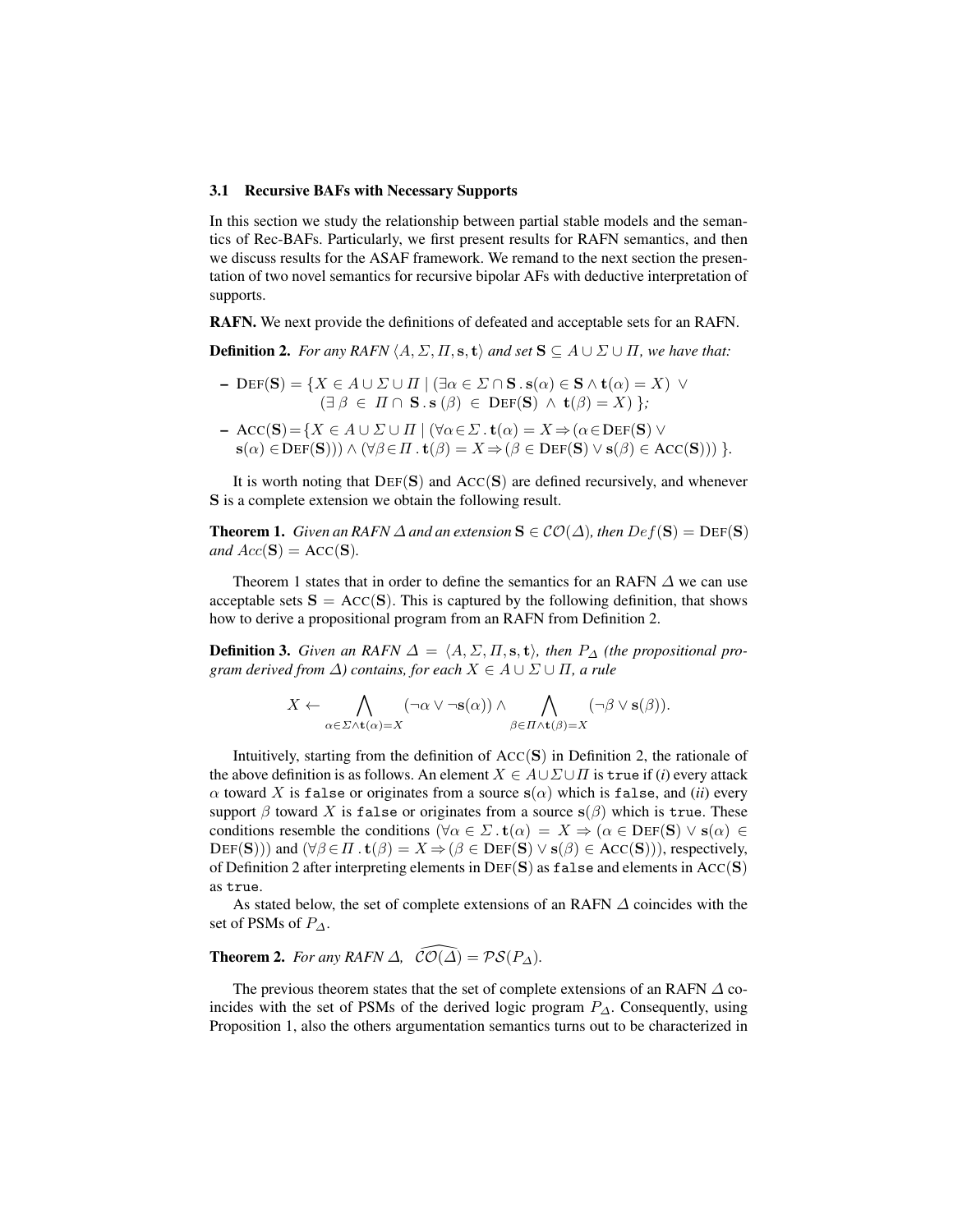terms of subsets of PSMs. Moreover, previous results also apply to restricted frameworks such as RAF, where  $\Pi = \emptyset$ , and AFN, where  $\mathbf{t} : \Sigma \cup \Pi \to A$ .

ASAF. We next provide definitions of defeated and acceptable sets for an ASAF. They will be used in a way similar to that described above in order to obtain a semanticallyequivalent propositional program for ASAFs.

**Definition 4.** *Given an ASAF*  $\langle A, \Sigma, \Pi, s, t \rangle$  *and a set*  $S \subseteq A \cup \Sigma \cup \Pi$ *, we define:* 

- 
$$
\text{DEF}(\mathbf{S}) = \{ X \in A \cup \Sigma \cup \Pi \mid (X \in \Sigma \wedge \mathbf{s}(X) \in \text{DEF}(\mathbf{S})) \vee
$$
  
\n
$$
(\exists \alpha \in \Sigma \cap \mathbf{S} \cdot \mathbf{t}(\alpha) = X) \vee
$$
  
\n
$$
(\exists \beta \in \Pi \cap \mathbf{S} \cdot \mathbf{t}(\beta) = X \wedge \mathbf{s}(\beta) \in \text{DEF}(\mathbf{S})) \};
$$
  
\n- 
$$
\text{Acc}(\mathbf{S}) = \{ X \in A \cup \Sigma \cup \Pi \mid (X \in \Sigma \Rightarrow \mathbf{s}(X) \in \text{Acc}(\mathbf{S})) \wedge
$$
  
\n
$$
(\forall \alpha \in \Sigma \cdot \mathbf{t}(\alpha) = X \Rightarrow \alpha \in \text{DEF}(\mathbf{S}) ) \wedge
$$
  
\n
$$
(\forall \beta \in \Pi \cdot \mathbf{t}(\beta) = X \Rightarrow (\beta \in \text{DEF}(\mathbf{S}) \vee \mathbf{s}(\beta) \in \text{Acc}(\mathbf{S}))) \}.
$$

Analogously to what has been done RAFNs, since it can be shown that for any complete extension S of an ASAF  $\Delta$  it is the case that  $Acc(S) = Acc(S)$ , the propositional program for an ASAF  $\Delta$  can be derived by looking at the definition ACC(S) of acceptable elements. In this case, the three conjuncts in the acceptance condition for an element  $X$  will correspond to three (group of) conjuncts, respectively, in the rule for X of the program  $P_{\Delta}$ . Specifically, the last two conjuncts in the definition of ACC(S) can be mapped by reasoning similarly to the RAFN case, whereas the first one entails a rule's body conjunction stating that if  $X$  is an attack then all of its sources must be true.

**Definition 5.** *For any ASAF*  $\Delta = \langle A, \Sigma, \Pi, \mathbf{s}, \mathbf{t} \rangle$ ,  $P_{\Delta}$  *(the propositional program derived from*  $\Delta$ *) contains, for each*  $X \in A \cup \Sigma \cup \Pi$ *, a rule of the form* 

$$
X \leftarrow \varphi(X) \land \bigwedge_{\alpha \in \Sigma \land \mathbf{t}(\alpha) = X} \neg \alpha \land \bigwedge_{\beta \in \Pi \land \mathbf{t}(\beta) = X} (\neg \beta \lor \mathbf{s}(\beta))
$$

*where:*  $\varphi(X) = s(X)$  *if*  $X \in \Sigma$ *; otherwise,*  $\varphi(X) = \text{true}$  *(recall that*  $\psi \wedge \text{true} \equiv \psi$ *).* 

The set of complete extensions of an ASAF ∆ coincides with the set of PSMs of the derived logic program  $P_{\Delta}$ , meaning that using Proposition 1 also the others argumentation semantics turns out to be characterized in terms of subsets of PSMs.

**Theorem 3.** *For any ASAF*  $\Delta$ *,*  $\widehat{\mathcal{CO}}(\widehat{\Delta}) = \mathcal{PS}(P_{\Delta})$ *.* 

Similarly to the case of RAFN, the above results also apply to restricted frameworks such as AFRA, where  $\Pi = \emptyset$ , and AFN, where  $\mathbf{t} : \Sigma \cup \Pi \to A$ .

*Example 4.* Consider a Rec-BAF  $\Delta'$  obtained by adding to the Rec-BAF  $\Delta$  of Example 2 argument s (it is sunny). Argument r and s attack each other through attacks  $\alpha_2$  and  $\alpha_3$ , as shown in Figure 2. As shown below,  $\Delta'$  has different extensions when viewed as an RAFN or an ASAF.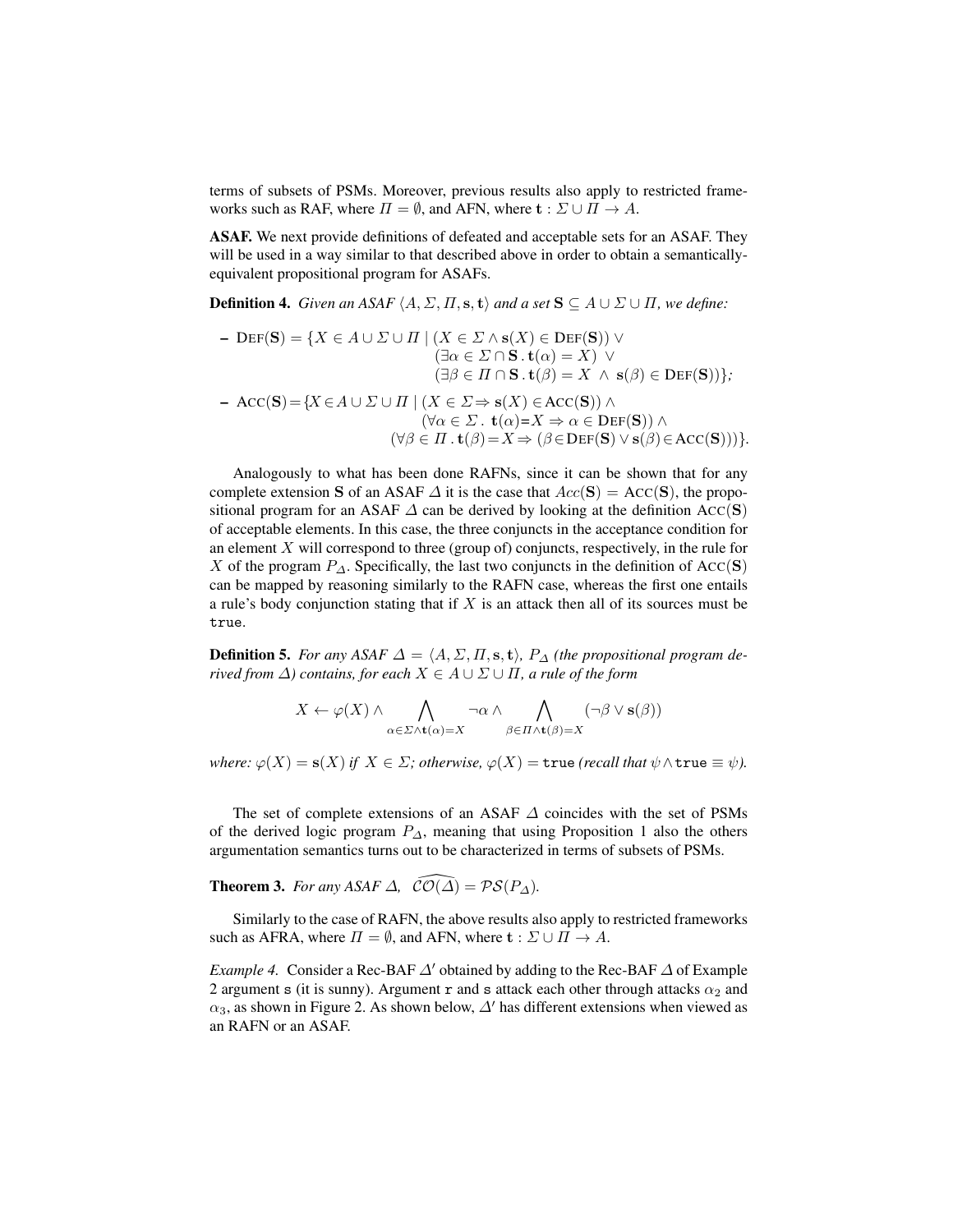



Fig. 2: Rec-BAF of Example 4

Fig. 3: Rec-BAF of Example 6

Under RAFN semantics  $\Delta'$  has the following two complete extensions: {o, s, p,  $\{\alpha_1, \alpha_2, \alpha_3, \beta_1\}$  and  $\{\infty, \infty, \alpha_1, \alpha_2, \alpha_3, \beta_1\}$ . Differently, under ASAF semantics  $\Delta'$  has the following complete extensions: { $\circ$ , s, p,  $\alpha_3$ ,  $\beta_1$ } and { $\circ$ , r  $\alpha_1$ ,  $\alpha_2$ ,  $\beta_1$ }. Note that attacks  $\alpha_1$  and  $\alpha_2$  (resp.,  $\alpha_3$ ) do not belong to {o, s, p,  $\alpha_3$ ,  $\beta_1$ } since their source, r, is defeated. Similarly,  $\alpha_3$  does not belong to  $\{\circ, \circ, \alpha_1, \alpha_2, \beta_1\}$  since its source, s, is defeated. The propositional program under the RAFN semantics is the following:  $P_{\varDelta'} = \{(\mathsf{o} \leftarrow), (\mathbf{r} \leftarrow \neg \alpha_3 \vee \neg \mathbf{s}), (\mathbf{p} \leftarrow \neg \alpha_1 \vee \neg \mathbf{r}), (\mathbf{s} \leftarrow \neg \alpha_2 \vee \neg \mathbf{r}), (\alpha_1 \leftarrow \neg \beta_1 \vee \mathsf{o}),$  $(\alpha_2 \leftarrow), (\alpha_3 \leftarrow), (\beta_1 \leftarrow)$ , whose set of partial stable models is as follows:  $\mathcal{PS}(P_{\Delta'}) = \{M_1 = \{\texttt{o}, \neg \texttt{r}, \texttt{s}, \texttt{p}, \alpha_1, \alpha_2, \alpha_3, \beta_1\}, M_2 = \{\texttt{o}, \texttt{r}, \neg \texttt{s}, \neg \texttt{p}, \alpha_1, \alpha_2, \alpha_3, \beta_1\}\}.$ 

Analogously, the propositional program for  $\Delta'$  under the ASAF semantics is:  $P_{\Delta'} = \{(\mathsf{o} \leftarrow), (\mathsf{r} \leftarrow \neg \alpha_3), (\mathsf{p} \leftarrow \neg \alpha_1), (\mathsf{s} \leftarrow \neg \alpha_2), (\alpha_1 \leftarrow \mathsf{r} \wedge (\neg \beta_1 \vee \mathsf{o})),$  $(\alpha_2 \leftarrow r)$ ,  $(\alpha_3 \leftarrow s)$ ,  $(\beta_1 \leftarrow)$ }, whose set of partial stable models is:  $\mathcal{PS}(P_{\Delta})$  =  ${M_3 = {\mathbf{o}, \neg r, \mathbf{s}, \mathbf{p}, \neg \alpha_1, \neg \alpha_2, \alpha_3, \beta_1}, M_4 = {\mathbf{o}, \mathbf{r}, \neg \mathbf{s}, \neg \mathbf{p}, \alpha_1, \alpha_2, \neg \alpha_3, \beta_1}.$  It is worth noting that  $M_1$  (resp.,  $M_2$ ) differs from  $M_3$  (resp.,  $M_4$ ) in the status of  $\alpha_1$  and  $\alpha_2$  (resp.,  $\alpha_3$ ).

#### 3.2 Recursive BAFs with Deductive Supports

In this section we study two new frameworks both belonging to the Rec-BAF class and both extending AFD by allowing recursive attacks and deductive supports. The first one, called *Recursive Argumentation Framework with Deductive supports (RAFD)*, extends RAF, whereas the second one, called *Argumentation Framework with Recursive Attacks and Deductive supports (AFRAD)*, extends AFRA. It is again assumed that  $\Pi^*$ is acyclic.

As we shall define the semantics by defining directly the sets  $DEF(S)$  and  $Acc(S)$ , differently from the previous section, we do not have any results regarding the equivalence between the sets  $Acc(S)$  and  $Acc(S)$  for  $S = Acc(S)$ .

RAFD. As usual, we first define the sets of defeated and acceptable elements, and then the propositional logic program for an RAFD.

**Definition 6.** *For any RAFD*  $\langle A, \Sigma, \Pi, \mathbf{s}, \mathbf{t} \rangle$  *and set*  $\mathbf{S} \subseteq A \cup \Sigma \cup \Pi$ *, we have that:* 

- 
$$
\text{DEF}(S) = \{ X \in A \cup \Sigma \cup \Pi \mid (\exists \alpha \in \Sigma \cap S \cdot t(\alpha) = X \land s(\alpha) \in S) \lor (\exists \beta \in \Pi \cap S \cdot s(\beta) = X \land t(\beta) \in \text{DEF}(S)) \};
$$

- 
$$
Acc(S) = \{ X \in A \cup \Sigma \cup \Pi | (\forall \alpha \in \Sigma \cdot t(\alpha) = X \Rightarrow (\alpha \in DEF(S)) \vee s(\alpha) \in DEF(S)) \land (\forall \beta \in \Pi \cdot s(\beta) = X \Rightarrow (\beta \in DEF(S) \vee t(\beta) \in Acc(S))) \}.
$$

The sets of extensions prescribed by the different semantics are based on the defeated and acceptable sets defined above. That is, given an RAFD  $\Delta = \langle A, \Sigma, \Pi, \mathbf{s}, \mathbf{t} \rangle$ , a set  $S \subseteq A \cup \Sigma \cup \Pi$  of elements is a complete extension of  $\Delta$  iff it is conflict-free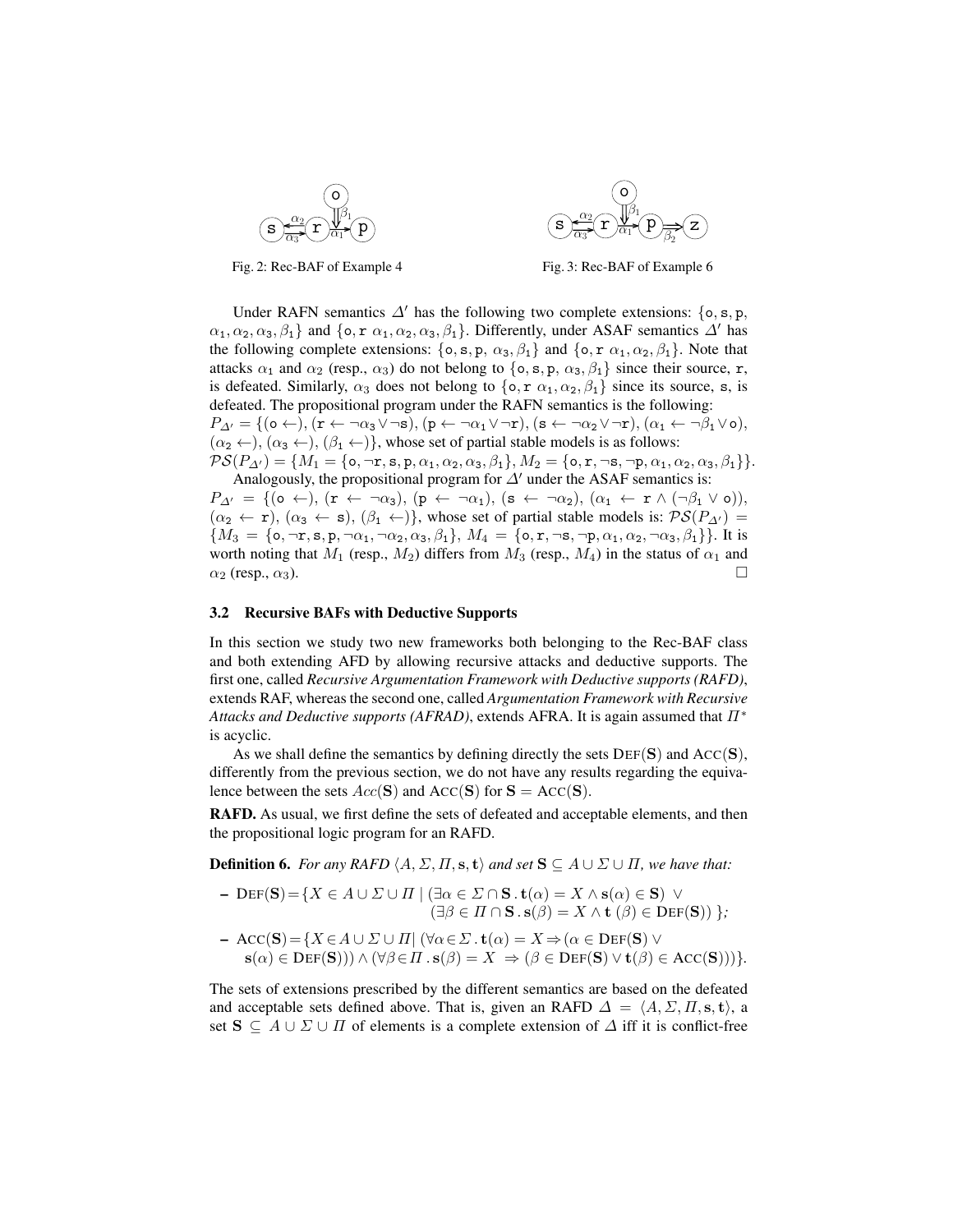(i.e.,  $S \cap \text{DEF}(S) = \emptyset$ ) and  $S = \text{Acc}(S)$ . As done for the other frameworks, we use  $\mathcal{CO}(\Delta)$  to denote the set of complete extensions of  $\Delta$ . Moreover, the set of preferred (resp., stable, semi-stable, grounded, ideal) extensions is defined in the standard way (see Section 2.1) by using again  $DEF(S)$  and  $Acc(S)$ .

Using ACC(S), we define the propositional program for an RAFD  $\Delta$ .

**Definition 7.** *Given an RAFD*  $\Delta = \langle A, \Sigma, \Pi, \mathbf{s}, \mathbf{t} \rangle$ *, then*  $P_{\Delta}$  *(the propositional program derived from*  $\Delta$ *) contains, for each*  $X \in A \cup \Sigma \cup \Pi$ *, a rule of the form* 

$$
X \leftarrow \bigwedge_{\alpha \in \Sigma \wedge \mathbf{t}(\alpha) = X} (\neg \alpha \vee \neg \mathbf{s}(\alpha)) \wedge \bigwedge_{\beta \in \Pi \wedge \mathbf{s}(\beta) = X} (\neg \beta \vee \mathbf{t}(\beta)).
$$

**Theorem 4.** *For any RAFD*  $\Delta$ *,*  $\widehat{\mathcal{CO}(\Delta)} = \mathcal{PS}(P_{\Delta})$ *.* 

Thus, the semantics of an RAFD  $\Delta$  can be carried out by using the PSMs of  $P_{\Delta}$ . The result also applies to restricted frameworks such as RAF, where  $\Pi = \emptyset$ , and AFD, where  $\mathbf{t} : \Sigma \cup \Pi \to A$ .

AFRAD. The following definition formalizes defeated and acceptable sets for an AFRAD.

**Definition 8.** *Given an AFRAD*  $\langle A, \Sigma, \Pi, \mathbf{s}, \mathbf{t} \rangle$  *and a set*  $\mathbf{S} \subseteq A \cup \Sigma \cup \Pi$ *, we have* 

- 
$$
\text{DEF}(\mathbf{S}) = \{ X \in A \cup \Sigma \cup \Pi \mid (X \in \Sigma \wedge \mathbf{s}(X) \in \text{DEF}(\mathbf{S})) \vee
$$
  
\n
$$
(\exists \alpha \in \Sigma \cap \mathbf{S} \cdot \mathbf{t}(\alpha) = X) \vee
$$
  
\n
$$
(\exists \beta \in \Pi \cap \mathbf{S} \cdot \mathbf{s}(\beta) = X \wedge \mathbf{t}(\beta) \in \text{DEF}(\mathbf{S})) \};
$$

$$
\begin{aligned}\n\text{Acc}(\mathbf{S}) &= \{ X \in A \cup \Sigma \cup \Pi \mid (X \in \Sigma \Rightarrow \mathbf{s}(X) \in \text{Acc}(\mathbf{S}))) \land \\
&\quad (\forall \alpha \in \Sigma \cdot \mathbf{t}(\alpha) = X \Rightarrow \alpha \in \text{DEF}(\mathbf{S})) \land \\
&\quad (\forall \beta \in \Pi \cdot \mathbf{s}(\beta) = X \Rightarrow (\beta \in \text{DEF}(\mathbf{S}) \lor \mathbf{t}(\beta) \in \text{Acc}(\mathbf{S})))) \}.\n\end{aligned}
$$

Similarly to what done for RAFDs, the set  $\mathcal{CO}(\Delta)$  of complete extensions of an AFRAD  $\Delta$ , and the sets of extensions prescribed by the other semantics, are defined by using the defeated and acceptable sets defined above.

**Definition 9.** *For any AFRAD*  $\Delta = \langle A, \Sigma, \Pi, s, t \rangle$ ,  $P_{\Delta}$  *(the propositional program*) *derived from*  $\Delta$ *) contains, for each*  $X \in A \cup \Sigma \cup \Pi$ *, a rule of the form* 

$$
X \leftarrow \varphi(X) \land \bigwedge_{\alpha \in \Sigma \land \mathbf{t}(\alpha) = X} \neg \alpha \land \bigwedge_{\beta \in \Pi \land \mathbf{s}(\beta) = X} (\neg \beta \lor \mathbf{t}(\beta))
$$

*where:*  $\varphi(X) = s(X)$  *if*  $X \in \Sigma$ *; otherwise,*  $\varphi(X) = \text{true}$ *.* 

**Theorem 5.** *For any AFRAD*  $\Delta$ *,*  $\widehat{\mathcal{CO}(\Delta)} = \mathcal{PS}(P_{\Delta})$ *.* 

The result also apply to restricted frameworks such as AFRA and AFD.

*Example 5.* Consider now the Rec-BAF  $\Delta'$  of Example 4 and assume that supports are interpreted as deductive. The propositional program under RAFD semantics is as follows:  $P_{\Delta'} = \{(\mathbf{o} \leftarrow \neg \beta_1 \vee \alpha_1), (\mathbf{r} \leftarrow \neg \alpha_3 \vee \neg \mathbf{s}), (\mathbf{p} \leftarrow \neg \alpha_1 \vee \neg \mathbf{r}), (\mathbf{s} \leftarrow \neg \alpha_2 \vee \neg \mathbf{r}),$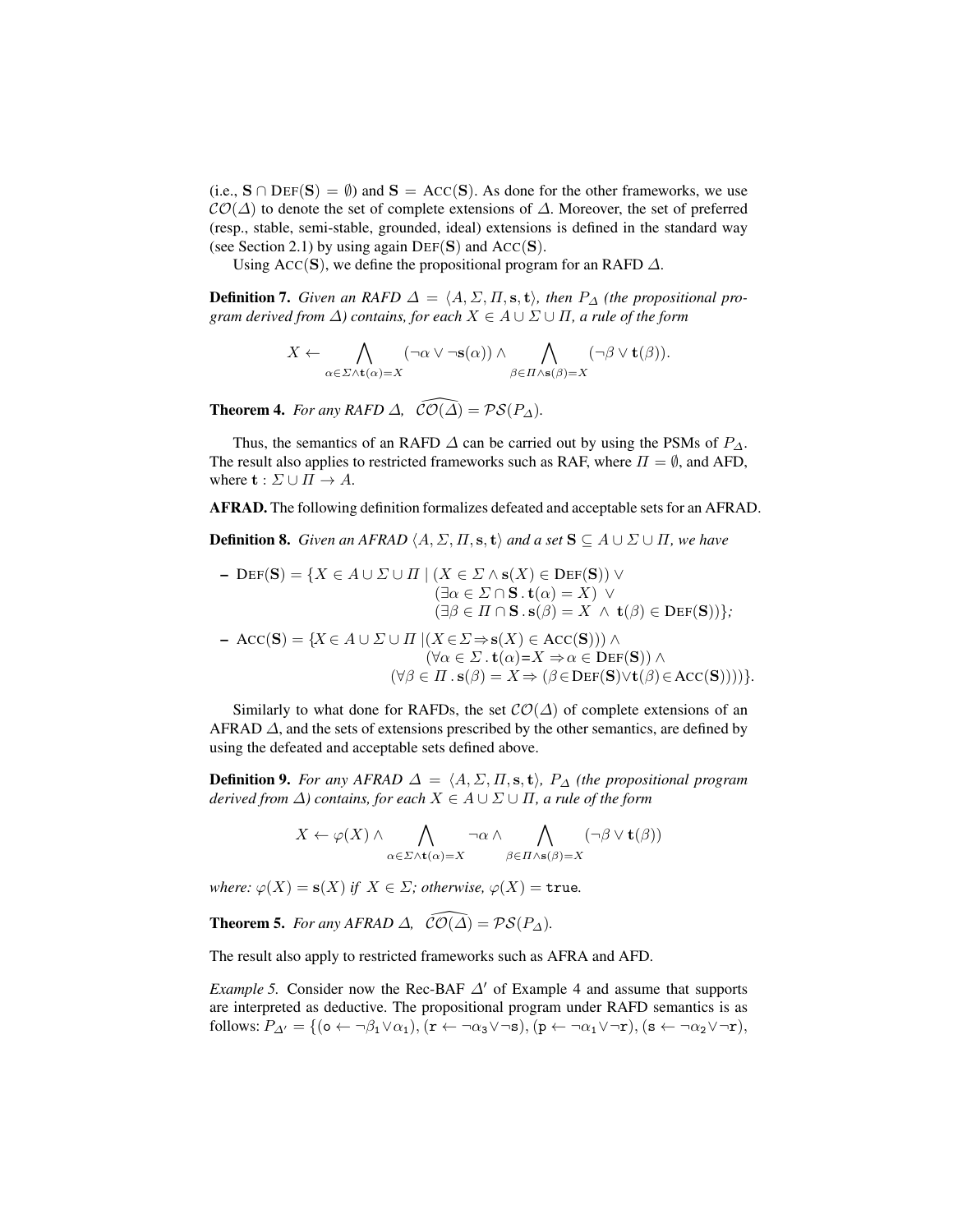$(\alpha_1 \leftarrow), (\alpha_2 \leftarrow), (\alpha_3 \leftarrow), (\beta_1 \leftarrow)$ , whose set of partial stable models is  $\mathcal{PS}(P_{\Delta}) =$  ${M_1 = {\mathbf{\lbrace o, \neg r, p, s, \alpha_1, \alpha_2, \alpha_3, \beta_1 \rbrace}, M_2 = {\mathbf{\lbrace o, r, \neg p, \neg s, \alpha_1, \alpha_2, \alpha_3, \beta_1 \rbrace}.}}$ 

On the other hand, the propositional program for  $\Delta'$  under AFRAD semantics is:  $P_{\Delta'} = \{(\mathbf{o} \leftarrow \neg \beta_1 \vee \alpha_1), (\mathbf{r} \leftarrow \neg \alpha_3), (\mathbf{p} \leftarrow \neg \alpha_1), (\mathbf{s} \leftarrow \neg \alpha_2), (\alpha_1 \leftarrow \mathbf{r}), (\alpha_2 \leftarrow \mathbf{r})\}$ r),  $(\alpha_3 \leftarrow s)$ ,  $(\beta_1 \leftarrow)$ , whose set of partial stable models is  $\mathcal{PS}(P_{\Delta}) = \{M_3 =$  $\{\mathbf{o}, \neg \mathbf{r}, \mathbf{p}, \mathbf{s}, \neg \alpha_1, \neg \alpha_2, \alpha_3, \beta_1\}, M_4 = \{\mathbf{o}, \mathbf{r}, \neg \mathbf{p}, \neg \mathbf{s}, \alpha_1, \alpha_2, \neg \alpha_3, \beta_1\}.$ 

Note that the RAFD (resp., AFRAD) program differs from the RAFN (resp., ASAF) program given in Example 4 only in rules having as head  $\alpha_1$  and  $\alpha$ , respectively.  $\Box$ 

Considering Example 4 and Example 5, we note that the set of PSMs of the propositional programs for the RAFN and RAFD (resp., ASAF and AFRAD) frameworks coincide, meaning that these argumentation frameworks have the same sets of extensions. However, in general, RAFNs and RAFDs (resp., ASAFs and AFRADs) prescribe different sets of extensions as shown in the following example.

*Example 6.* Consider a Rec-BAF  $\Delta$ <sup>*''*</sup> obtained by adding to the Rec-BAF  $\Delta$ <sup>'</sup> of Example 5 a new argument z and a new support  $\beta_2$  from argument p to z (see Figure 3).

We first revise the propositional programs given in Example 4 to take into account argument z and support  $\beta_2$ . The propositional program  $P_{\Delta}$ <sup>0</sup> under RAFN (resp., ASAF) semantics is obtained by adding to the propositional program  $P_{\Delta}$  under RAFN (resp., ASAF) semantics of Example 4 the rules  $z \leftarrow \neg \beta_2 \vee p$  and  $\beta_2 \leftarrow$  (cf. Definitions 3 and 5). Then, the set of partial stable models of  $P_{\Delta}$ <sup>0</sup> under RAFN semantics is:  $\mathcal{PS}(P_{\Delta''}) = \{N_1 = M_1 \cup \{z, \beta_2\}, N_2 = M_2 \cup \{\neg z, \beta_2\}\}\,$ , where  $M_1$  and  $M_2$  are the models given in Example 4 that, as said above, coincide with those of Example 5. The set of partial stable models of  $P_{\Delta}$ <sup>0</sup> under ASAF semantics is as follows:  $\mathcal{PS}(P_{\Delta}^0)$  =  ${N_3 = M_3 \cup \{z, \beta_2\}, N_4 = M_4 \cup \{\neg z, \beta_2\}\}\,$ , where  $M_3$  and  $M_4$  are the models given in Example 4 which, again, coincide with those of Example 5.

Now consider how we have to revise the propositional programs of Example 5 to take into account the new elements z and  $\beta_2$ . In this case, the propositional program  $P_{\Delta}$ <sup>0</sup> under RAFD (resp., AFRAD) semantics is obtained by adding to the propositional program  $P_{\Delta}$  under RAFD (resp., AFRAD) semantics of Example 5 the rules  $z \leftarrow$  and  $\beta_2 \leftarrow$  and by replacing the rule having as head p with the rule p  $\leftarrow (\neg \alpha_1 \vee \neg r) \wedge (\neg \beta_2 \vee \neg r)$ z) (resp., p ← ¬ $\alpha_1 \wedge (\neg \beta_2 \vee z)$ ). Thus, set of partial stable models of  $P_{\Delta}$ <sup>1</sup> under RAFD semantics is  $\mathcal{PS}(P_{\Delta''}) = \{ N_1 = M_1 \cup \{ z, \beta_2 \}, N_2' = M_2 \cup \{ z, \beta_2 \} \}$ , while under AFRAD semantics we obtain  $\mathcal{PS}(P_{\Delta''}) = \{N_3 = M_3 \cup \{z, \beta_2\}, N'_4 = M_4 \cup \{z, \beta_2\}\}.$ 

Hence, here we have that PSM  $N_2$  (resp.,  $N_4$ ) derived from RAFN (resp., ASAF)  $\Delta$ <sup>*n*</sup> differs from PSM  $N_2'$  (resp.,  $N_4'$ ) derived from RAFD (resp., AFRAD)  $\Delta$ <sup>*n*</sup>. Consequently, the sets of the extensions of the four frameworks differ as well.  $\Box$ 

## 4 Conclutions and Future Work

By exploring the connection between formal argumentation and logic programming, we have proposed a simple but general logical framework which is able to capture, in a systematic and succinct way, the different features of several AF-based frameworks under different argumentation semantics and interpretation of the support relation. The proposed approach can be used for better understanding the semantics of extended AF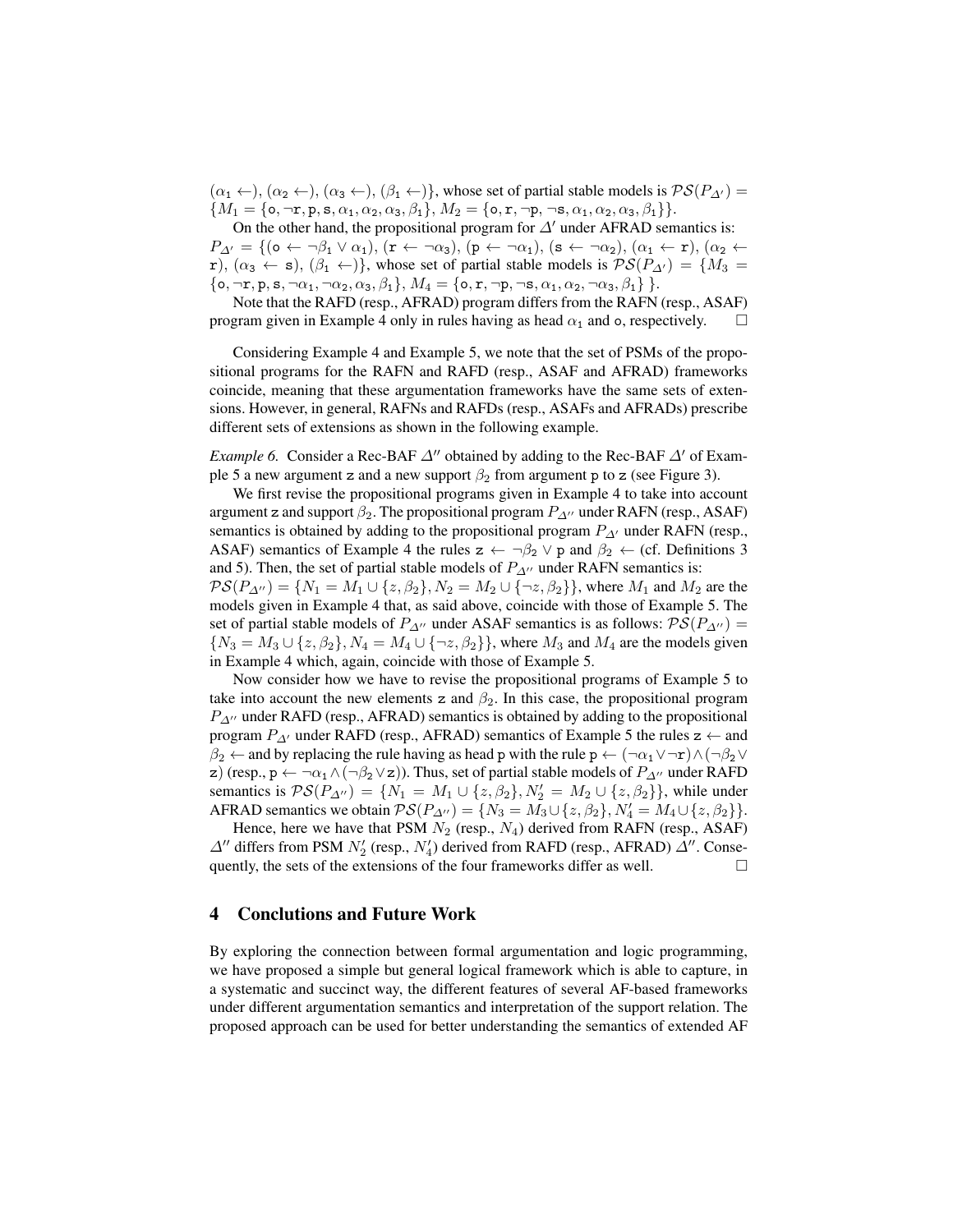frameworks (sometimes a bit involved), and is flexible enough for encouraging the study of other extensions. Our approach can be used to provide additional tools for computing complete extensions using answer set solvers [25] and classical program rewriting [30, 35, 24]. For instance, ASP-based tools like DLV and Potassco can be used to compute stable models, and XSB can be used to compute well founded semantics.

Other extensions of the Dung's framework not explicitly discussed in this paper are also captured by our technique as they are special cases of some of those studied in this paper. This is the case of *Extended AF (EAF)* and *hierarchical EAF*, which extend AF by allowing second order and stratified attacks, respectively [31].

Future work will be devoted to further generalize our logical approach in order to deal also with AF-based framework considering probabilities [23], weights [11], and preferences [8, 31], and frameworks considering supports with multiple sources [17]. Finally, we plan to investigate incremental techniques tailored at using our approach to compute extensions of dynamic AF-based frameworks, where the sets of arguments and interactions change over the time [28, 3, 4, 2, 5].

# References

- 1. Alcântara, J.F.L., Sá, S., Guadarrama, J.C.A.: On the equivalence between abstract dialectical frameworks and logic programs. TPLP 19(5-6), 941–956 (2019)
- 2. Alfano, G., Cohen, A., Gottifredi, S., Greco, S., Parisi, F., Simari, G.R.: Dynamics in abstract argumentation frameworks with recursive attack and support relations. In: ECAI. pp. 577– 584 (2020)
- 3. Alfano, G., Greco, S., Parisi, F.: Efficient computation of extensions for dynamic abstract argumentation frameworks: An incremental approach. In: IJCAI. pp. 49–55 (2017)
- 4. Alfano, G., Greco, S., Parisi, F.: A meta-argumentation approach for the efficient computation of stable and preferred extensions in dynamic bipolar argumentation frameworks. Intelligenza Artificiale 12(2), 193–211 (2018)
- 5. Alfano, G., Greco, S., Parisi, F.: An efficient algorithm for skeptical preferred acceptance in dynamic argumentation frameworks. In: IJCAI. pp. 18–24 (2019)
- 6. Alfano, G., Greco, S., Parisi, F., Trubitsyna, I.: On the semantics of abstract argumentation frameworks: A logic programming approach. TPLP 20(5), 703–718 (2020)
- 7. Alfano, G., Greco, S., Parisi, F., Trubitsyna, I.: On the semantics of abstract argumentation frameworks: A logic programming approach. CoRR abs/2008.02550 (2020)
- 8. Amgoud, L., Vesic, S.: A new approach for preference-based argumentation frameworks. Ann. Math. Artif. Intell. 63(2), 149–183 (2011)
- 9. Baroni, P., Cerutti, F., Giacomin, M., Guida, G.: AFRA: Argumentation Framework with Recursive Attacks. IJAR 52(1), 19–37 (2011)
- 10. Bench-Capon, T., Dunne, P.E.: Argumentation in artificial intelligence. AI 171, 619 641 (2007)
- 11. Bistarelli, S., Rossi, F., Santini, F.: A novel weighted defence and its relaxation in abstract argumentation. IJAR 92, 66–86 (2018)
- 12. Bondarenko, A., Dung, P.M., Kowalski, R.A., Toni, F.: An abstract, argumentation-theoretic approach to default reasoning. AI 93, 63–101 (1997)
- 13. Caminada, M., Sá, S., Alcântara, J.F.L., Dvorák, W.: On the equivalence between logic programming semantics and argumentation semantics. IJAR 58, 87–111 (2015)
- 14. Caminada, M., Schulz, C.: On the equivalence between assumption-based argumentation and logic programming. JAIR 60, 779–825 (2017)